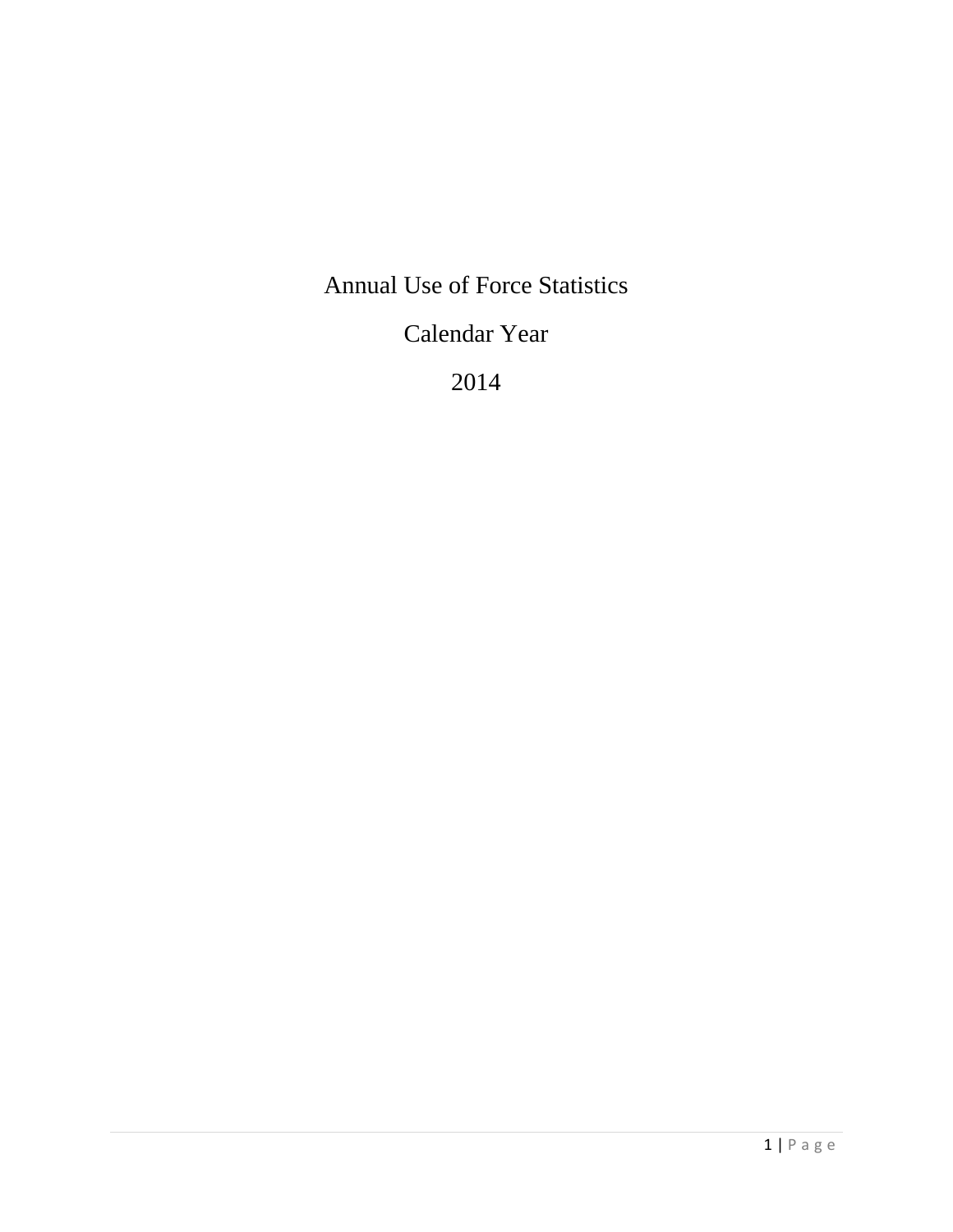## **Reporting Overview**

In 2014, a total of one hundred forty-one (141) case numbers were assigned to incidents where force was used. As a result of multiple officers per case number, there were one hundred and ninety-seven (197) Use of Force reports submitted by individual Officers.

The chart below indicates the years 2009 through 2014 Use of Force Reports and the year to year change. On average since 2008 there were 167 Use of Force Reports, averaging a year to year change of plus one (1). However, it should be noted that there is a significant decline from 2012, 2013 and 2014. The average change for the last three years is plus three (3).

| <b>YEAR</b> | <b>USE OF FORCE</b><br><b>REPORTS</b> | <b>YEAR TO YEAR</b><br><b>CHANGE</b> |
|-------------|---------------------------------------|--------------------------------------|
| 2009        | 187                                   |                                      |
| 2010        | 186                                   |                                      |
| 2011        | 191                                   | 5                                    |
| 2012        | 188                                   | -3                                   |
| 2013        | 217                                   | 29                                   |
| 2014        | 197                                   | $-20$                                |
| Average     | 167                                   |                                      |



## **Injuries to Officers**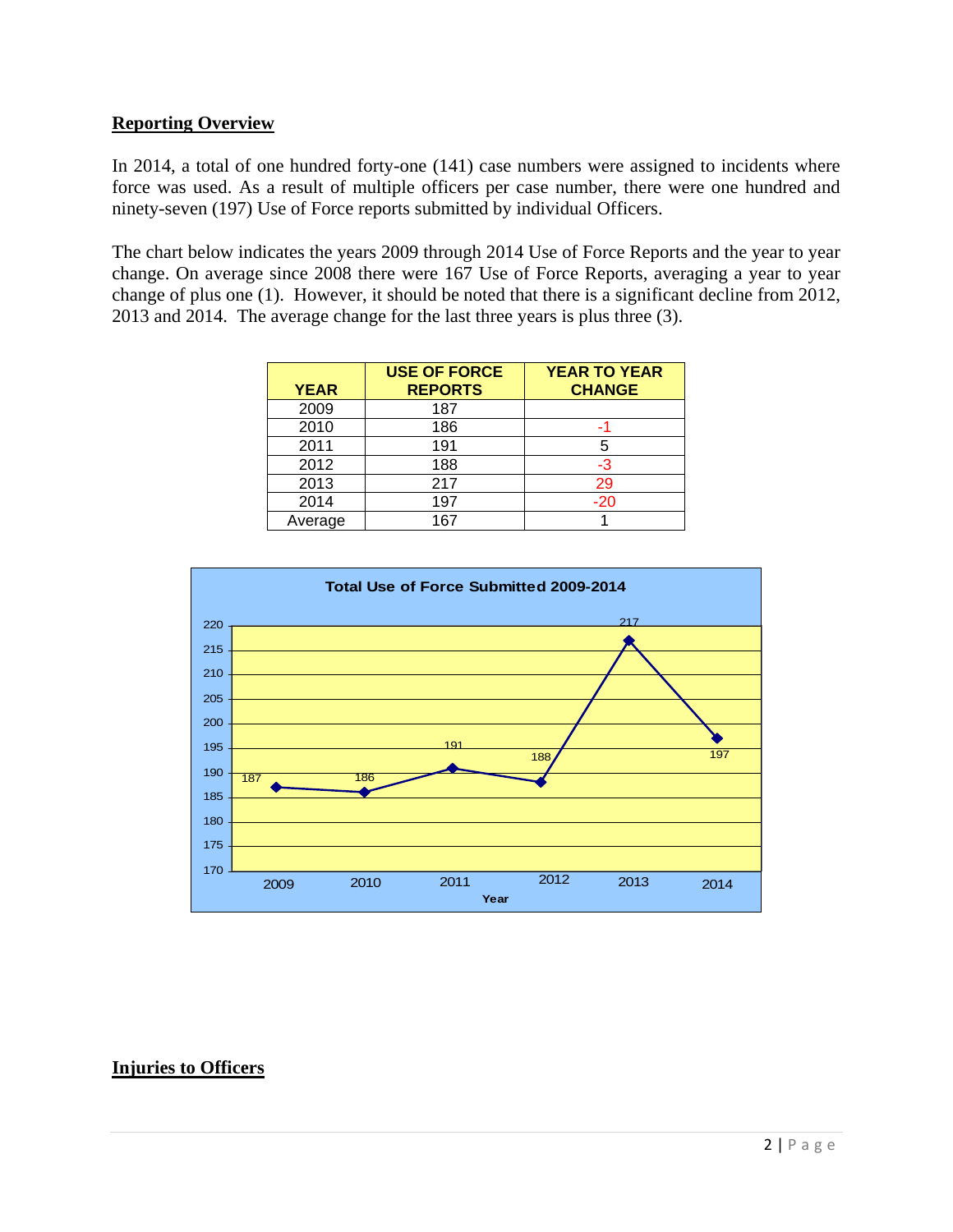The number of officers sustaining injuries has remained consistent over the past five years with a decrease of 2% between 2013 and 2014.

| <b>YEAR</b> | <b>INJURIES</b> | <b>PERCENTAGE</b> |
|-------------|-----------------|-------------------|
| 2014        | 31              | 16%               |
| 2013        |                 | 18%               |
| 2012        | 18              | 10%               |
| 2011        | 30              | 15%               |
| 2010        | 29              | 15%               |
| 2009        | 31              | 17%               |

#### **OFFICER'S INJURED**

### **Injuries to Suspects**

Of the one hundred ninety-eight (198) suspects involved in the use of force *incidents*, one hundred forty-seven (147) either had a visible injury or indicated they were injured. Departmental canine's bites accounted for one (1) suspect injury.

### **Summary of Use of Force Incidents**

The following information, along with supporting graphs, summarizes 2014 Use of Force incidents reported by Anne Arundel County Police Officers.

#### *Top Five Trending Use of Force Incidents*

| 2014                 |    | 2013              |    |
|----------------------|----|-------------------|----|
| Domestic             | 26 | <b>Disorderly</b> |    |
| <b>Disorderly</b>    | 24 | Domestic          | 28 |
| <b>Check Subject</b> | 20 | Assault - Officer | つつ |
| DUI/DWI              | 17 | Emergency Eval.   | 21 |
| Assault              | 16 | Theft             |    |

| 2012              |    | 2011                   |    |
|-------------------|----|------------------------|----|
| <b>Disorderly</b> | 34 | <b>Disorderly</b>      |    |
| Assault - Other   | 25 | Emergency Eval.        | 24 |
| Emergency Eval.   | 24 | <b>Warrant Service</b> | 23 |
| Domestic          | 22 | Assault - Other        | 19 |
| DUI/DWI           | 18 | <b>Traffic Stop</b>    |    |

*Top Three Months*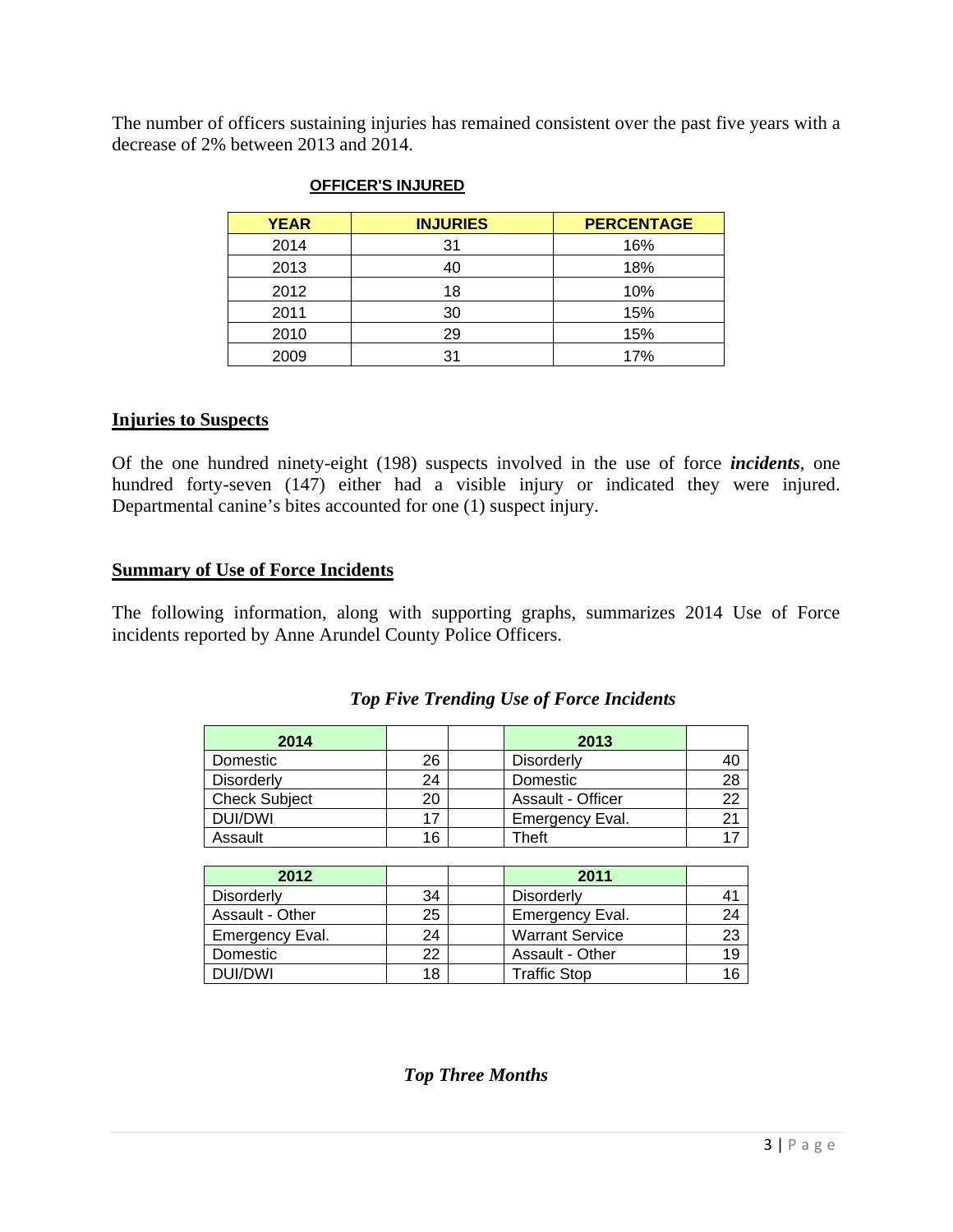Analysis of the months that had the most reported Use of Force incidents reveals there is no pattern or trend related to the month of the year.



*Top Three Days* 

Analysis of the days of the week in years prior having the most reported Use of Force incidents increases towards the end of the week and over the weekend. In more recent years that trend has dissipated. There is no clear trend in most recent years with a pattern peaking on the weekends. In 2014 there is no indication of a pattern related to a particular day of the week to note an increase in Use of Force activity.

| 2012        | 2011           |  |  |  |
|-------------|----------------|--|--|--|
| Tuesday 21% | Sat/Sun 17%    |  |  |  |
| Friday 17%  | Thursday 16%   |  |  |  |
| Monday 15%  | Fri/Sun $14\%$ |  |  |  |
|             |                |  |  |  |

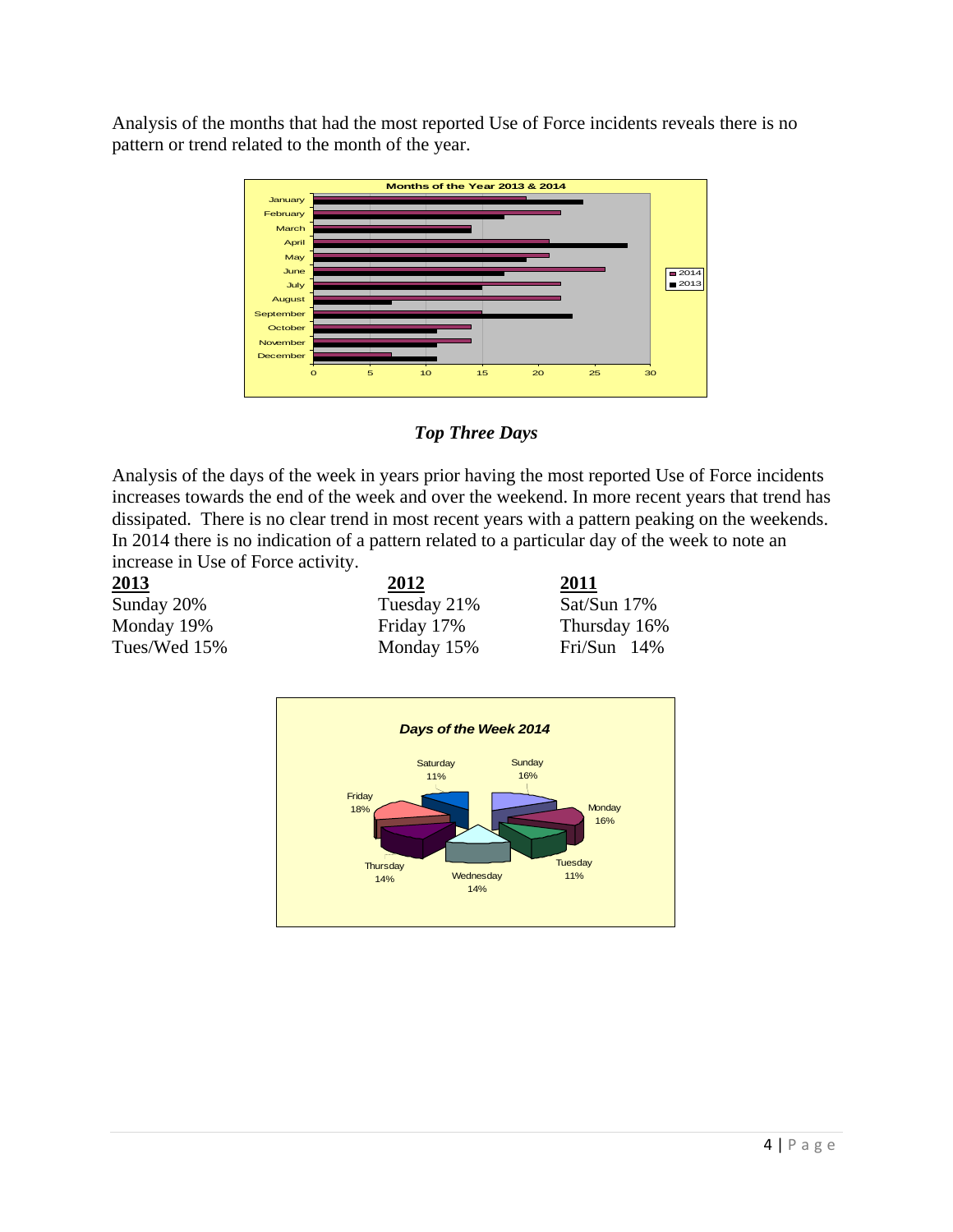In 2014 Use of Force incidents showed a dramatic change in the number of incidents during the midnight shift. The majority of incidents were reported during the day work tour of duty with evening shift slightly behind.



The following data and charts depict the activity of the suspect just prior to the application of force by involved officers. This data is based on the number of suspects – one hundred and sixty (160):





\*\*Use of Force incidents reported when a suspect utilized a weapon. A suspect who was passive, hindering or fleeing, were categorized as N/A. The totals for suspect weapons, does not directly reflect the total number of incidents reported.